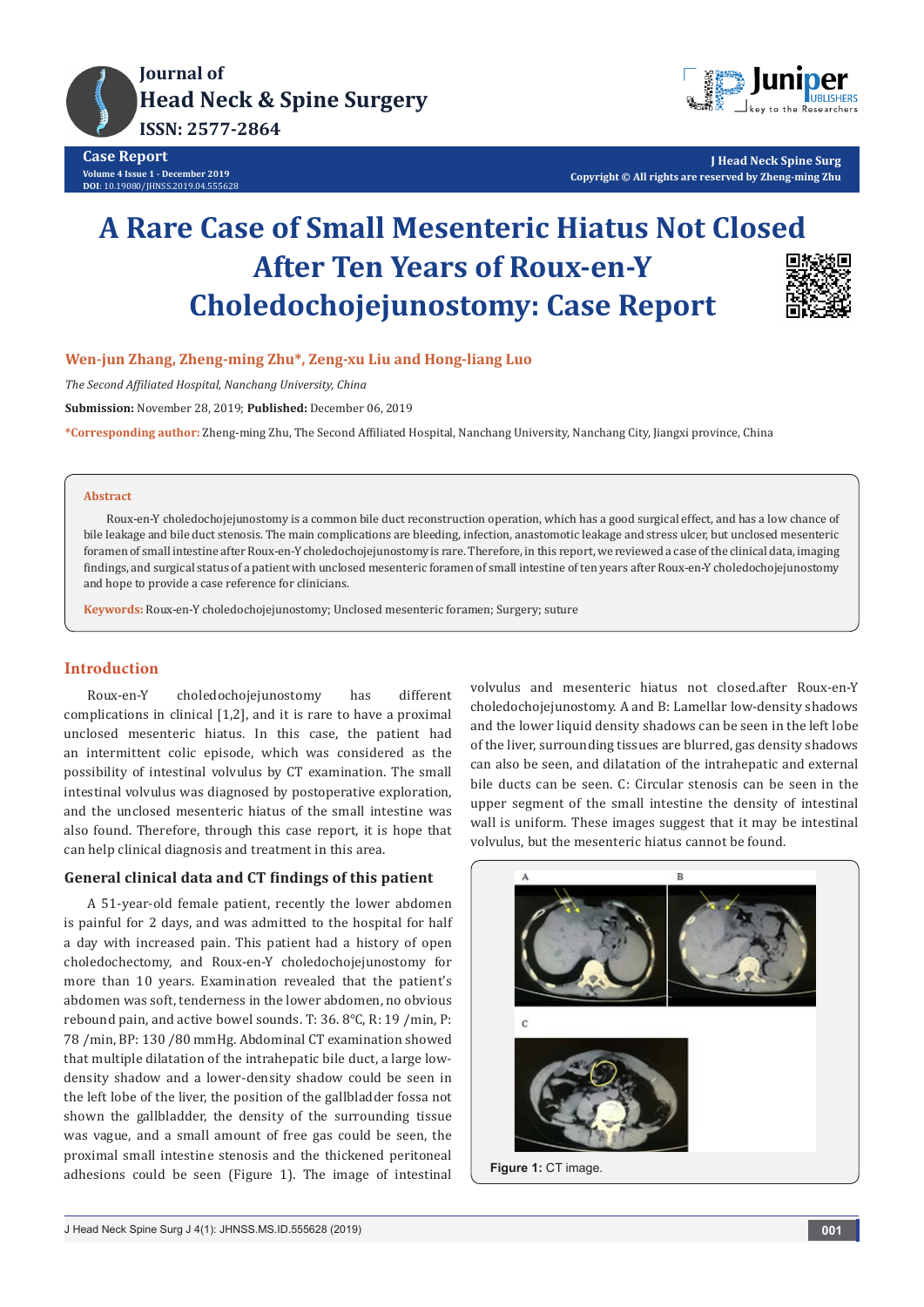## **Operation situation**

The patient was anesthetized and placed on the operating table, and then routinely the abdomen was disinfected, and the sterile sheet was paved. An incision was made in the midline of the abdomen, and then the abdominal wall, rectus abdominis, and rectus sheath was opened in order, and entered the abdominal cavity. The bowel was detected, it was found that the bowel at the proximal anastomosis of the upper segment of jejunum was twisted, resulted in intestinal stenosis and intestinal wall edema, and further exploration revealed that the unclosed mesenteric hiatus near the site of intestinal stenosis (Figure 2). After the reduction of intestinal volvulus, the mesenteric hiatus was sutured and closed, and then further detected whether there are any abnormalities in other intestines. Subsequently, the abdominal incision was sutured, and the wound was covered with sterile gauze. The bleeding and anastomotic leakage were not found during the operation. The map of obstruction of upper segment of small intestine complicated with mesenteric hiatus not closed. A: The site of volvulus of the small intestine, located the below anastomosis and the upper segment of the jejunum. B: The site of intestinal volvulus has been restored and shows the site of choledochojejunostomy. C and D: The site of the proximal mesenteric hiatus of the small intestine has shown and the mesenteric foramen is closed by stitching.



**Figure 2:** Obstruction of upper segment of small intestine complicated with mesenteric hiatus not closed after the ten years of Roux-en-Y choledochojejunostomy.

#### **Discussion**

Roux-en-Y choledochojejunostomy is to cut off and close the distal end of the jejunum about 15 cm from the duodenum jejunum, retain the broken suture for traction, and jejunumjejunostomy is performed at a distance of 55 cm from the jejunum [3]. It is one of the commonly used surgical methods in general surgery. The main indications are as follows [4-6]:

b) Some diseases requiring extrahepatic bile duct reconstruction (such as, choledochal cyst, choledochal malignant tumor or pancreatectomy, etc).

c) Liver transplantation is not suitable for end-to-end biliary anastomosis.

d) Common bile duct stricture caused by trauma, surgery or malignancy.

e) Distal common bile duct obstruction caused by malignant tumors of pancreas, duodenum and bile duct, and incarcerated stones. Roux-en-Y choledochojejunostomy has become an important surgical method for the treatment of biliary diseases, which can significantly improve biliary obstruction and relieve symptoms [7].

However, there are certain contraindications, mainly those with intrahepatic stenosis or stones above the common bile duct that have not been treated [8]. The long-term complications of the Roux-en-Y choledochojejunostomy are mainly bleeding, infection, anastomosis and leakage, and stress ulcers [9,10]. The main cause of postoperative bleeding is the peeling surface bleeding and the instability of vascular ligation during operation, while the coagulation factor or fibrinogen deficiency is also part of the cause of bleeding [11]. The principle for the treatment of postoperative bleeding is through blood transfusion, transfusion and correction of blood coagulation. If the vital signs can remain stable, the patients can continue to be treated conservatively, however, if the vital signs are unstable, it is necessary to reexplore in time to stop bleeding [12]. Patients can be cured by suing antibiotics after simple infection however, retrograde biliary infections are often secondary to anastomotic stenosis and stone formation [13]. The main causes of anastomotic stenosis and biliary fistula are the high position of the resected bile duct and small anastomosis diameter. Poor technique during operation, ischemia of the bile duct wall and scar contraction can also lead to anastomotic stenosis, which can further lead to poor bile drainage and intestinal reflux, cause reflux cholangitis and aggravate symptoms. Large caliber choledochojejunostomy or the use of a silicone tube to support the drainage tube can effectively prevent the development of the postoperative anastomosis stenosis and biliary fistula [14,15]. In this report, we reviewed a patient with Roux-en-Y choledochojejunostomy, due to this patient has a long postoperative time, we only considered the possibility of small bowel torsion before surgery. Fortunately, the location of the unclosed mesenteric hiatus in the small intestine was close to the intestinal torsion, so it was found during surgery. If neglected, serious consequences were brought to the patient after surgery. Therefore, we reported the clinical symptoms, CT imaging manifestations and surgical conditions of the patients accordingly, and as a reference for clinicians.

## **References**

1. [Yang XW, Chen JY, Yan WL, Du J, Wen ZJ, et al. \(2017\) Case-control](https://www.ncbi.nlm.nih.gov/pubmed/29113382)  [study of the efficacy of retrogastric Roux-en-Y choledochojejunostomy.](https://www.ncbi.nlm.nih.gov/pubmed/29113382)  [Oncotarget 8\(46\): 81226-81234.](https://www.ncbi.nlm.nih.gov/pubmed/29113382)

#### a) Benign stricture of bile duct.

**How to cite this article:** Wen-j Z, Zheng-m Z, Zeng-x L, Hong-l L. A Rare Case of Small Mesenteric Hiatus Not Closed After Ten Years of Roux-en-Y now to che this article: wen-j 2, Zheng-m 2, Zeng-x L, Hong-i L. A Rafe Case of Small Mesentenc Hiatus Not Closed Article: wen-j 2, Zheng-x L, Hong-i L. A Rafe Case of Small Mesentenc Hiatus Not Closed Article: **002**<br>Chole